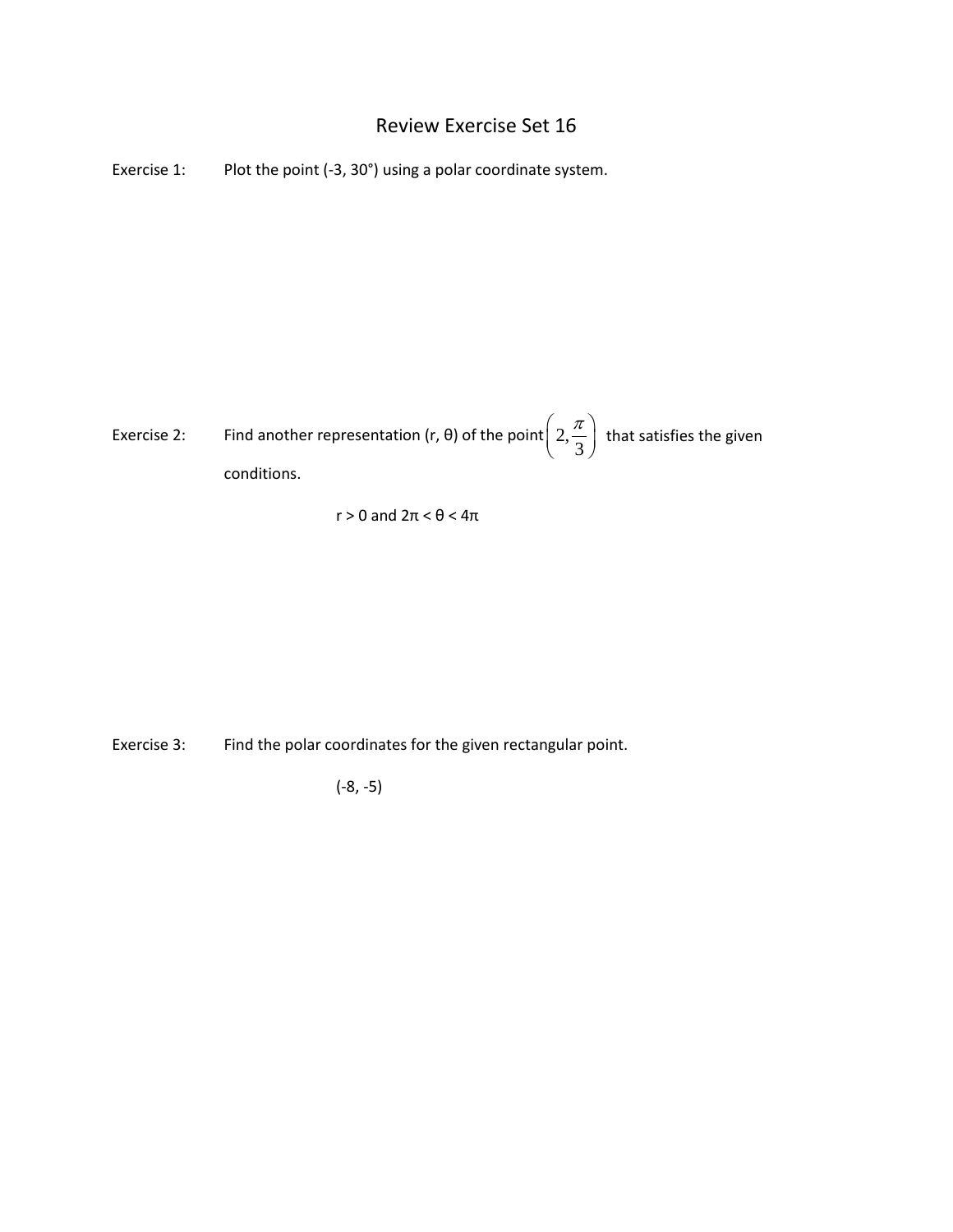Exercise 4: Convert the given rectangular equation into a polar equation that expresses r in terms of θ.

$$
(x-2)^2 + (y + 1)^2 = 9
$$

Exercise 5: Convert the given polar equation to a rectangular equation.

$$
r = \frac{8}{\cos\theta + 4\sin\theta}
$$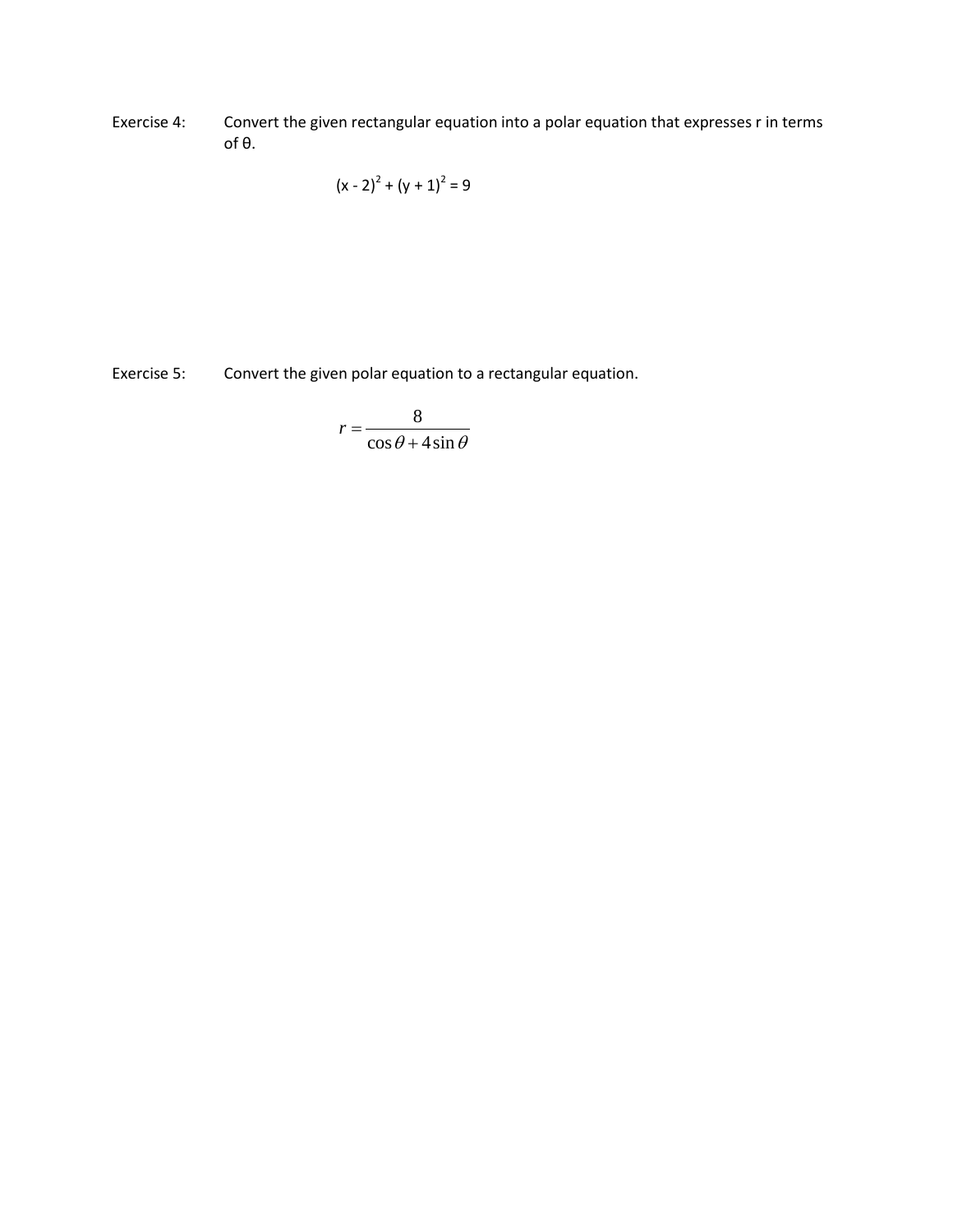## Review Exercise Set 16 Answer Key





Exercise 2: Find another representation (r,  $\theta$ ) of the point $\left(2,\frac{\pi}{3}\right)$  that satisfies the given conditions.

$$
r > 0
$$
 and  $2\pi < \theta < 4\pi$ 

Since r is already positive we will not change it and will only add  $2\pi$  to the angle measurement.

$$
\left(2, \frac{\pi}{3}\right) = \left(2, \frac{\pi}{3} + 2\pi\right)
$$

$$
= \left(2, \frac{7\pi}{3}\right)
$$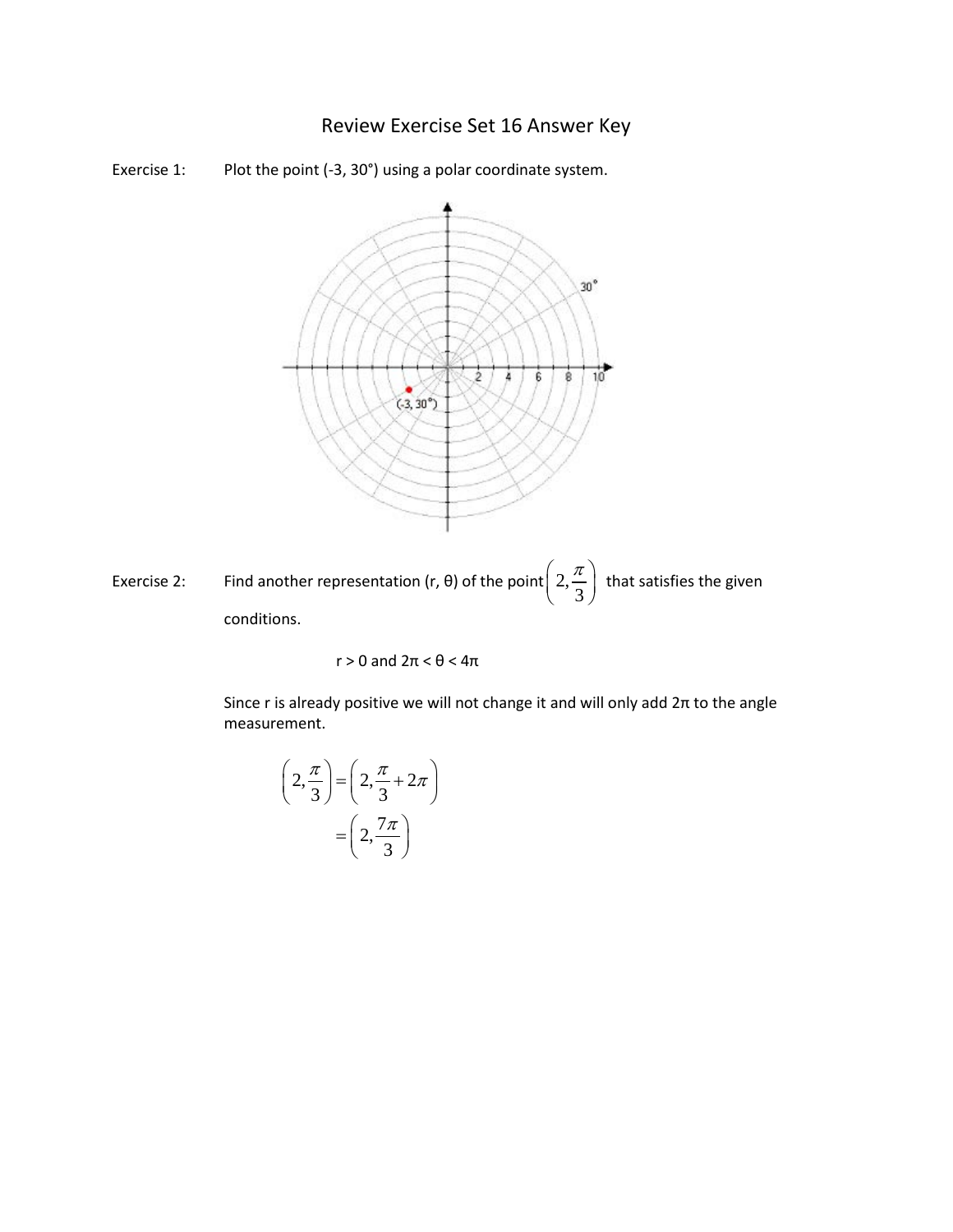Exercise 3: Find the polar coordinates for the given rectangular point.

$$
(-8, -5)
$$

Plot the point



Find r

$$
r^{2} = x^{2} + y^{2}
$$
  
\n
$$
r^{2} = (-8)^{2} + (-5)^{2}
$$
  
\n
$$
= 64 + 25
$$
  
\n
$$
= 89
$$
  
\n
$$
r \approx 9.4
$$

Find θ

$$
\tan \theta = \frac{y}{x}
$$

$$
= \frac{-5}{-8}
$$

$$
= 0.625
$$

$$
\theta \approx 32^{\circ}
$$

Θ must be in quadrant III so we would add 180° to the reference angle of 32°

$$
\theta \approx 32^{\circ} + 180^{\circ}
$$

$$
\approx 212^{\circ}
$$

The polar coordinates of the point (-8, -5) is (9.4, 212°)